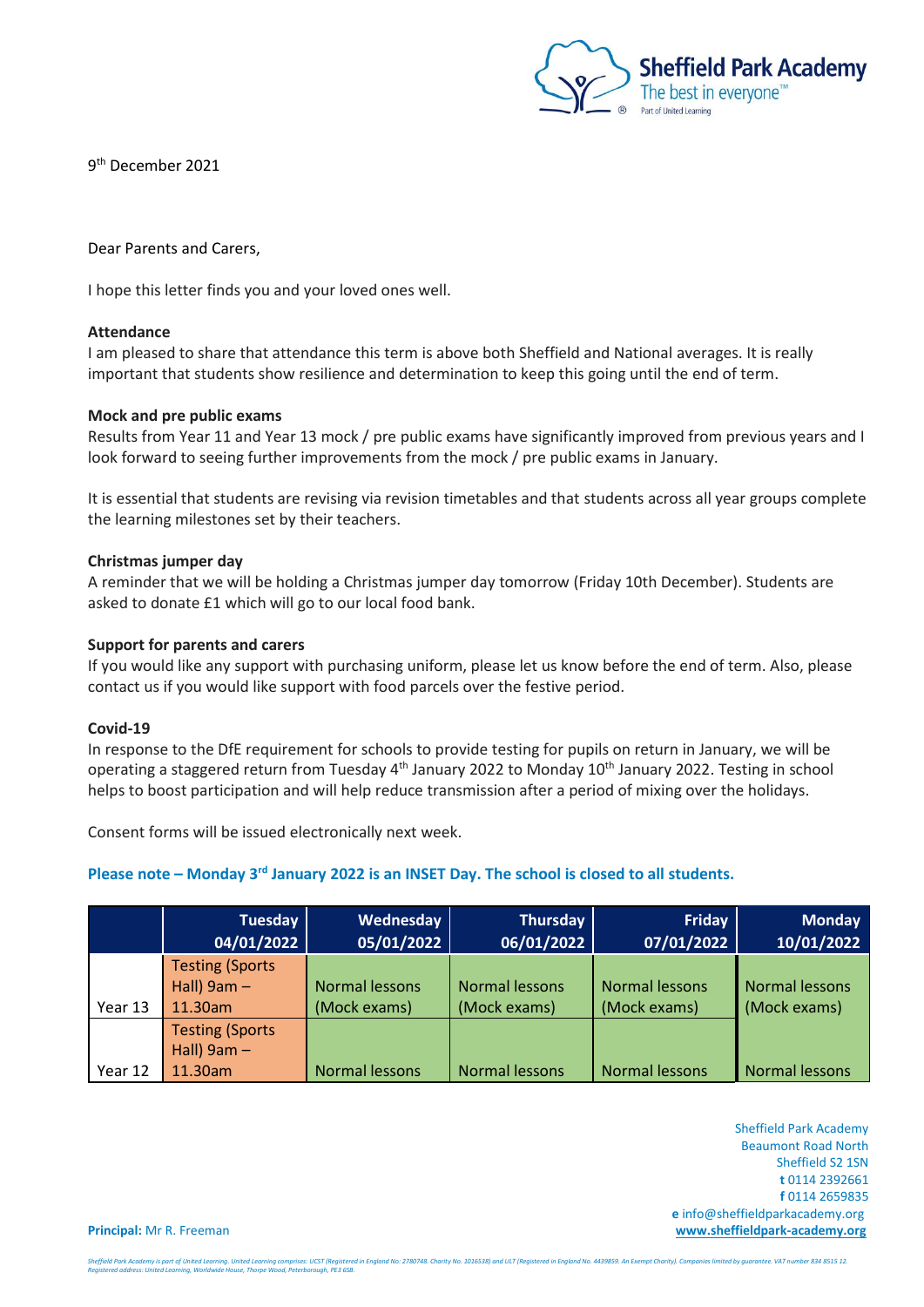

| Year 11 | <b>Testing (Sports</b><br>Hall) $9am -$<br>11.30am | Arrive at 8.45am<br>Reg as normal.<br>P1 - Assembly<br>(delivered by<br>Form Tutor)<br>P2-Pledges | <b>Normal lessons</b>                                                                             | <b>Normal lessons</b>                                                                                                                  | <b>Normal lessons</b>                                                                                      |
|---------|----------------------------------------------------|---------------------------------------------------------------------------------------------------|---------------------------------------------------------------------------------------------------|----------------------------------------------------------------------------------------------------------------------------------------|------------------------------------------------------------------------------------------------------------|
| Year 10 |                                                    | <b>Testing (Main</b><br>$Hall$ ) - 11.30am-<br>12.30pm                                            | Arrive at 8.45am<br>Reg as normal.<br>P1 - Assembly<br>(delivered by<br>Form Tutor)<br>P2-Pledges | <b>Normal lessons</b>                                                                                                                  | <b>Normal lessons</b>                                                                                      |
| Year 9  |                                                    |                                                                                                   |                                                                                                   | <b>Testing (Main</b><br>Hall) $1pm - 2pm$                                                                                              | <b>Arrive at</b><br>8.45am<br>Reg as normal<br>P1 - Assembly<br>(delivered by<br>Form Tutor)<br>P2-Pledges |
| Year 8  |                                                    |                                                                                                   | <b>Testing (Main</b><br>$Hall) - 11.30am -$<br>12.30pm                                            | <b>Arrive at 10am</b><br>No Reg<br>No <sub>P1</sub><br>P2 - Assembly (P2<br>meet in yard,<br>escorted to Main<br>Hall)<br>P3 - Pledges | <b>Normal lessons</b>                                                                                      |
| Year 7  |                                                    |                                                                                                   | <b>Testing (Main</b><br>Hall) - 1.30pm -<br>2.30pm                                                | Arrive at 8.45am<br><b>Reg as Normal</b><br>P1 - Assembly<br>(delivered by<br>Form Tutor)<br>P2-Pledges                                | <b>Normal lessons</b>                                                                                      |

## **Key**

|                       | Students not expected in school            |
|-----------------------|--------------------------------------------|
|                       | Students will be tested once in the Main   |
| <b>Testing</b>        | Hall and return home after their test      |
|                       | Students will be tested once in the Sports |
| <b>Testing</b>        | Hall and return home after their test      |
| First Day in School - | Standards and Expectations Assembly /      |
| Induction             | Pledges                                    |
|                       | Students will be following their normal    |
| <b>Normal Lessons</b> | timetabled lessons                         |

 Sheffield Park Academy Beaumont Road North Sheffield S2 1SN **t** 0114 2392661 **f** 0114 2659835  **e** info@sheffieldparkacademy.org **Principal:** Mr R. Freeman **[www.sheffieldpark-academy.org](http://www.sheffieldpark-academy.org/)**